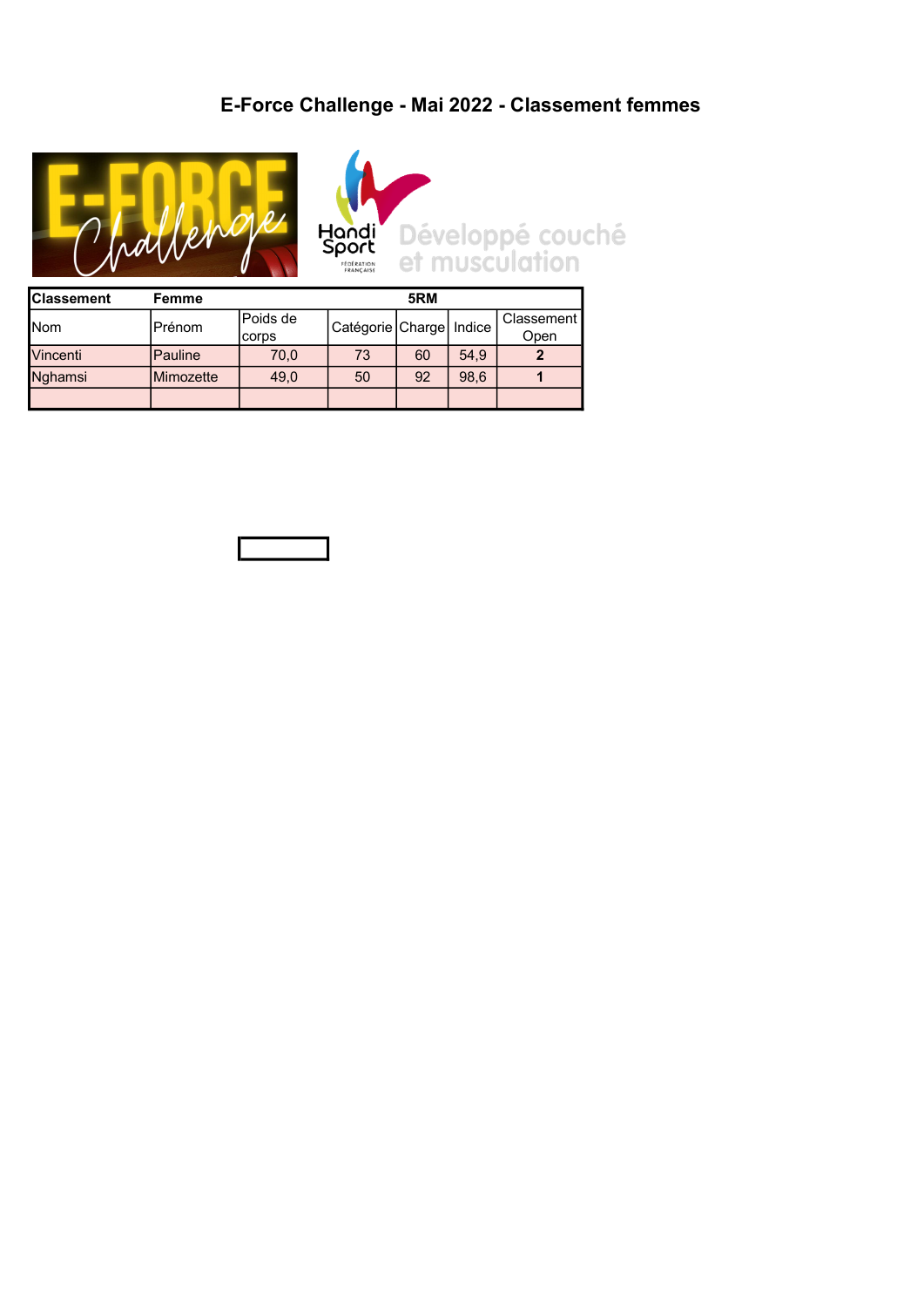## E-Force Challenge - Mai 2022 Classement hommes





| <b>1 RM</b>     | Homme          |                | <b>Classement</b> |      |        |                |                         |
|-----------------|----------------|----------------|-------------------|------|--------|----------------|-------------------------|
| Nom             | Prénom         | Poids de corps | Catégorie Charge  |      | Indice | Open           | Junior                  |
| Soukouna        | Youssouf       | 40,8           | 49                | 38   | 49,1   |                | 6                       |
| <b>MASHWANI</b> | Najibullah     | 62,1           | 65                | 53   | 55,5   |                | 3                       |
| <b>FLOREA</b>   | Adrian         | 62,4           | 65                | 53   | 55,4   |                | $\overline{\mathbf{4}}$ |
| <b>RABGYAL</b>  | Tenpa          | 56,0           | 59                | 40   | 44,0   |                | 5                       |
| <b>ESSADI</b>   | Aymen          | 60,8           | 65                | 32,5 | 34,4   |                | $\overline{7}$          |
| <b>PRUVOST</b>  | Anthony        | 76,0           | 80                | 110  | 104,9  | 3              |                         |
| <b>BEN HADJ</b> | Zakaria        | 74,0           | 80                | 80   | 77,2   |                | $\overline{2}$          |
| FORCET          | <b>Brandon</b> | 48,6           | 49                | 47,5 | 56,0   | 6              |                         |
| Schreder        | Grégory        | 104,0          | 107               | 110  | 91,6   |                | $\mathbf{1}$            |
| Farre           | Simon          | 71,3           | 72                | 115  | 112,9  | $\overline{2}$ |                         |
| Piette          | Arnaud         | 102,7          | 107               | 205  | 171,5  | 1              |                         |
| <b>Dolet</b>    | Maxime         | 90,0           | 97                | 93   | 82,3   | $5\phantom{1}$ |                         |
| Aujard          | Xavier         | 66,0           | 72                | 93   | 94,6   | 4              |                         |

| <b>5 RM</b>               | <b>Homme</b>   |                | <b>Classement</b> |      |        |                |              |
|---------------------------|----------------|----------------|-------------------|------|--------|----------------|--------------|
| Nom                       | Prénom         | Poids de corps | Catégorie Charge  |      | Indice | Open           | Junior       |
| Soukouna                  | Youssouf       | 40,8           | 49                | 30   | 38,7   |                | 4            |
| Copin                     | David          | 65,0           | 65                | 110  | 112,7  | $\overline{2}$ |              |
| colard                    | ludovic        | 65,0           | 72                | 90   | 92,2   | 3              |              |
| Azevedo Da Silva Fernando |                | 68,0           | 72                | 120  | 120,4  | 1              |              |
| <b>MASHWANI</b>           | Najibullah     | 62,1           | 65                | 37,5 | 39,3   |                | 3            |
| <b>FLOREA</b>             | Adrian         | 62,4           | 65                | 47,5 | 49,6   |                | $\mathbf{2}$ |
| <b>RABGYAL</b>            | Tenpa          | 56,0           | 59                | 30   | 33,0   |                | 5            |
| <b>ESSADI</b>             | Aymen          | 60,8           | 65                | 27,5 | 29,1   |                | 6            |
| <b>PRUVOST</b>            | Anthony        | 76,0           | 80                | 95   | 90,6   | 4              |              |
| <b>BEN HADJ</b>           | Zakaria        | 74,0           | 80                | 67,5 | 65,2   |                |              |
| <b>FORCET</b>             | <b>Brandon</b> | 48,6           | 49                | 37,5 | 44,2   | 5              |              |